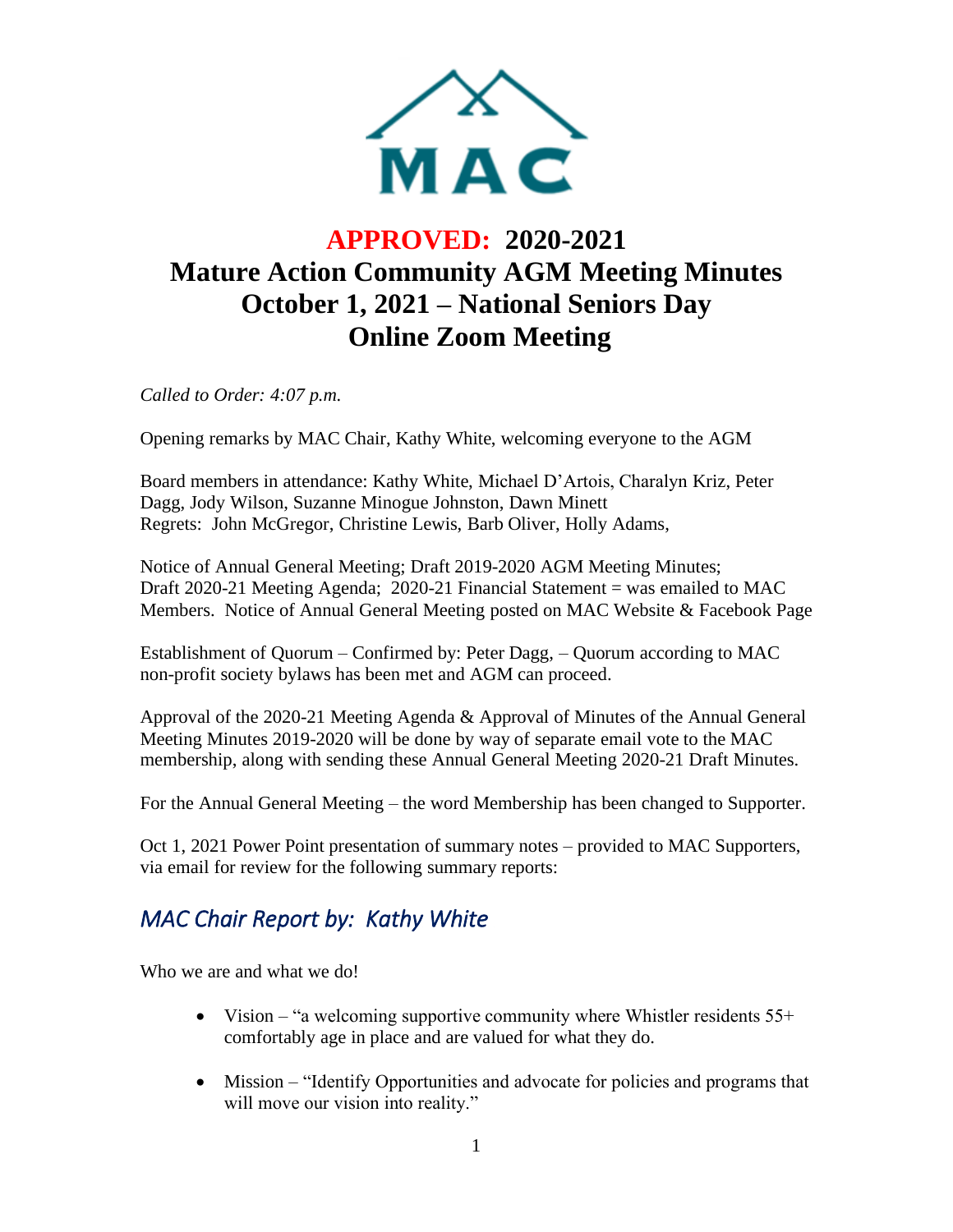

#### *Financial Committee Report by: Dawn Minett*

- $\blacktriangleright$  Financial statements for the 12 month period ending January 31st, 2021 were reviewed and approved by the MAC Board of Directors held by email vote: September 15, 2021.
- Online AGM Vote: Approved the Financial statements for the 12 month period ending January 31st, 2021 and proposed budget for Feb. 1, 2021 to Jan. 31, 2022.
- Online AGM Vote: Approved waiving the requirement for an Auditor for review of the 2020-21 Financial statements and 2021-22 proposed budget.
- Online AGM discussion & approval by attendees to close MAC PayPal Account.

| <b>Mature Action Community</b>  | Feb 1,2020-<br>Jan 31, 2021 | Feb 1, 2019-<br>Jan 31, 2020 |
|---------------------------------|-----------------------------|------------------------------|
| INCOME:                         |                             |                              |
| Dues/Social                     | 1401.68                     | 7755                         |
| Grants                          |                             | 3691.43                      |
|                                 | 1401.68                     | 11446.43                     |
| <b>EXPENSES:</b>                |                             |                              |
| Advertising                     | 146.48                      | 250.43                       |
| <b>Bank charges</b>             | 36.00                       | 36                           |
| Insurance                       | 1723.00                     | 1221                         |
| Meetings                        | 68.25                       | 637.41                       |
| Office                          | 181.65                      | 557.69                       |
| Paypal fees                     |                             | 258.03                       |
| Social                          |                             | 4456.81                      |
| Strategic plan                  |                             | 5115.71                      |
|                                 | 2155.38                     | 12533.08                     |
| Net loss                        | $-753.7$                    | $-1086.65$                   |
|                                 |                             |                              |
|                                 |                             |                              |
| BANK BALANCE - January 31, 2020 | 6,022.95                    | 6,776.65                     |

*Figure 1: Budget year end: Corrected during AGM 2020-21 to Read: Bank Balance - January 31, 2021*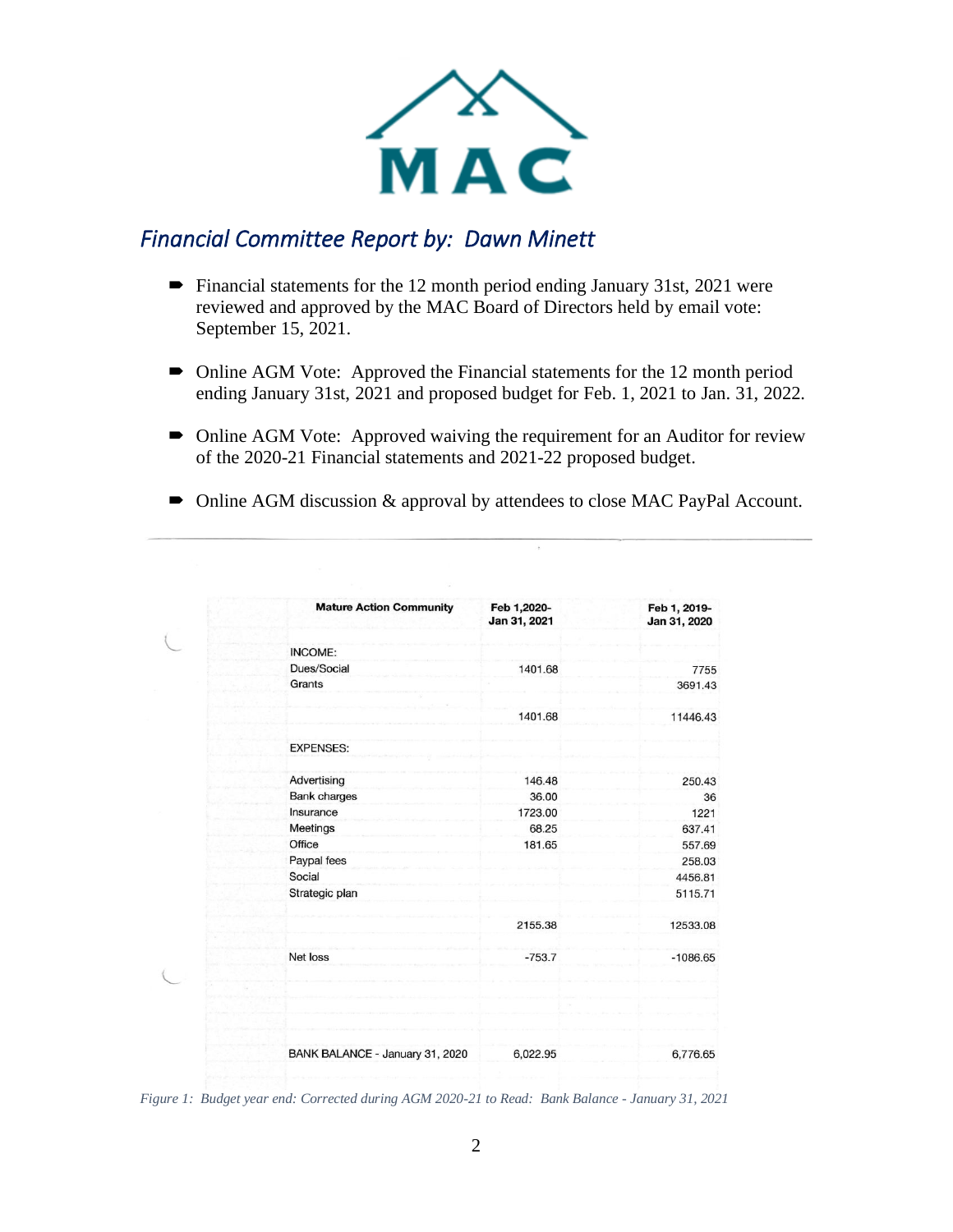

**Whistler Mature Action Community** 

Annual Budget: February 1, 2021 to January 31, 2022

| <b>INCOME</b>                        | <b>BUDGET</b> | <b>ACTUAL</b> |
|--------------------------------------|---------------|---------------|
| <b>Member Donations:</b>             | 1,500         |               |
| Grants & Sponsorships:               |               |               |
| <b>RMOW - CEP Grant</b>              | 2,000         | 2,000         |
| Arts Whistler: LIFTing the Community | 1,000         |               |
|                                      |               |               |
| Total Income:                        | 3,000.00      | 2,000.00      |
|                                      |               |               |
| <b>EXPENSES</b>                      | <b>BUDGET</b> | <b>ACTUAL</b> |
| Advertising                          | 150           |               |
|                                      | 50            |               |
| <b>Bank Charges</b>                  |               |               |
| Insurance                            | 1,800         |               |
| Meetings                             | 80            |               |
| Office                               | 200           |               |
| Social                               | 300           |               |
| Update Strategic Plan 2022-24 (tba)  |               |               |
| <b>Total Expenses:</b>               | 2,580.00      |               |
| 2021-22 Net Income / Loss:           | 420.00        | 2,000.00      |
| BANK BALANCE - JANUARY 31, 2021      | 6,022.95      |               |
| BANK BALANCE - JANUARY 31, 2022      | 6,442.95      |               |

*Figure 2: It was confirmed at Oct. 1, 2021 AGM monies to MAC: \$1,778 for the Arts Whistler LIFTing the Community 2021 project. Artist – Tonnja Kopp: [www.tonnjavisualart.com](http://www.tonnjavisualart.com/)*

- Online AGM Vote: Approved to retain the MAC year-end reporting: February 1 to January 31 of the following year.
- Online AGM Vote: Approved to move the MAC AGM back to early / mid April each year. Hopefully for 2022 AGM, it can be at Whistler Library Community Room, option for online zoom meeting format & decide option to record meeting.